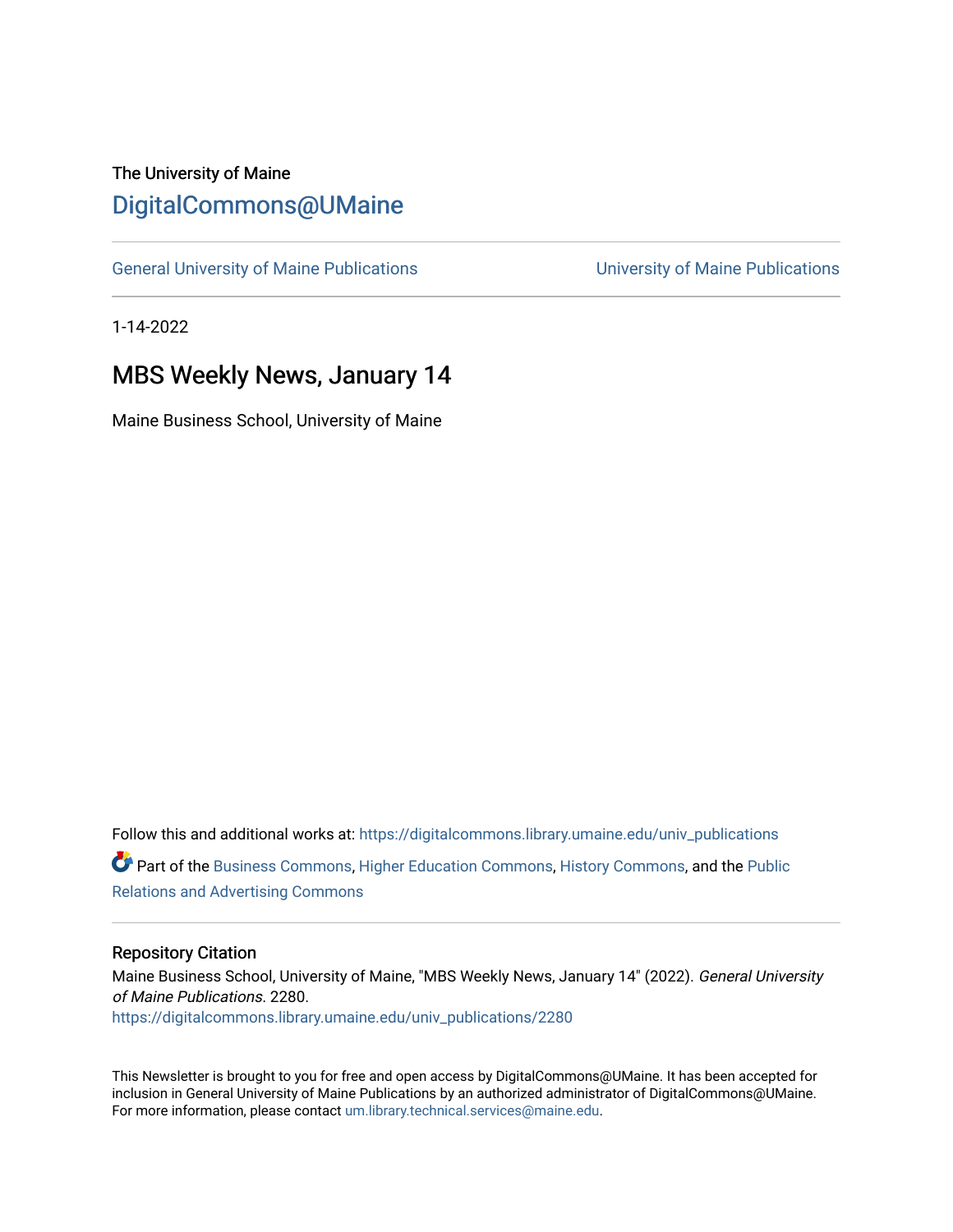

#### ᏑᏒᏓᏔᏕᏖ MBS News Update - January 14

1 message

Maine Business School <mbs@maine.edu> Fri, Jan 14, 2022 at 8:59 AM Reply-To: Maine Business School <mbs@maine.edu> To:

View this email in your browser





### MBS Weekly News

January 14, 2022

## From the Dean

Business students will return to Orono, Portland, and online in record numbers on Tuesday. Faculty members in the Maine Business School and Graduate School of Business continue to excel in scholarship, teaching, and service -- the hallmarks of an academic career. Members of our Advisory Board and community continue to connect and find ways to enrich our understanding of the perspective of organizations and employers. Together we can overcome any challenge as we find ways to enrich learning and enhance our skills. We are UMaine and provide one of the best AACSB-accredited business programs globally. Thank you for the many ways you support our efforts. From the Dean<br>Business students will return to Orono, Portland, and online in r<br>numbers on Tuesday. Faculty members in the Maine Business<br>and Graduate School of Business continue to excel in scholars<br>teaching, and service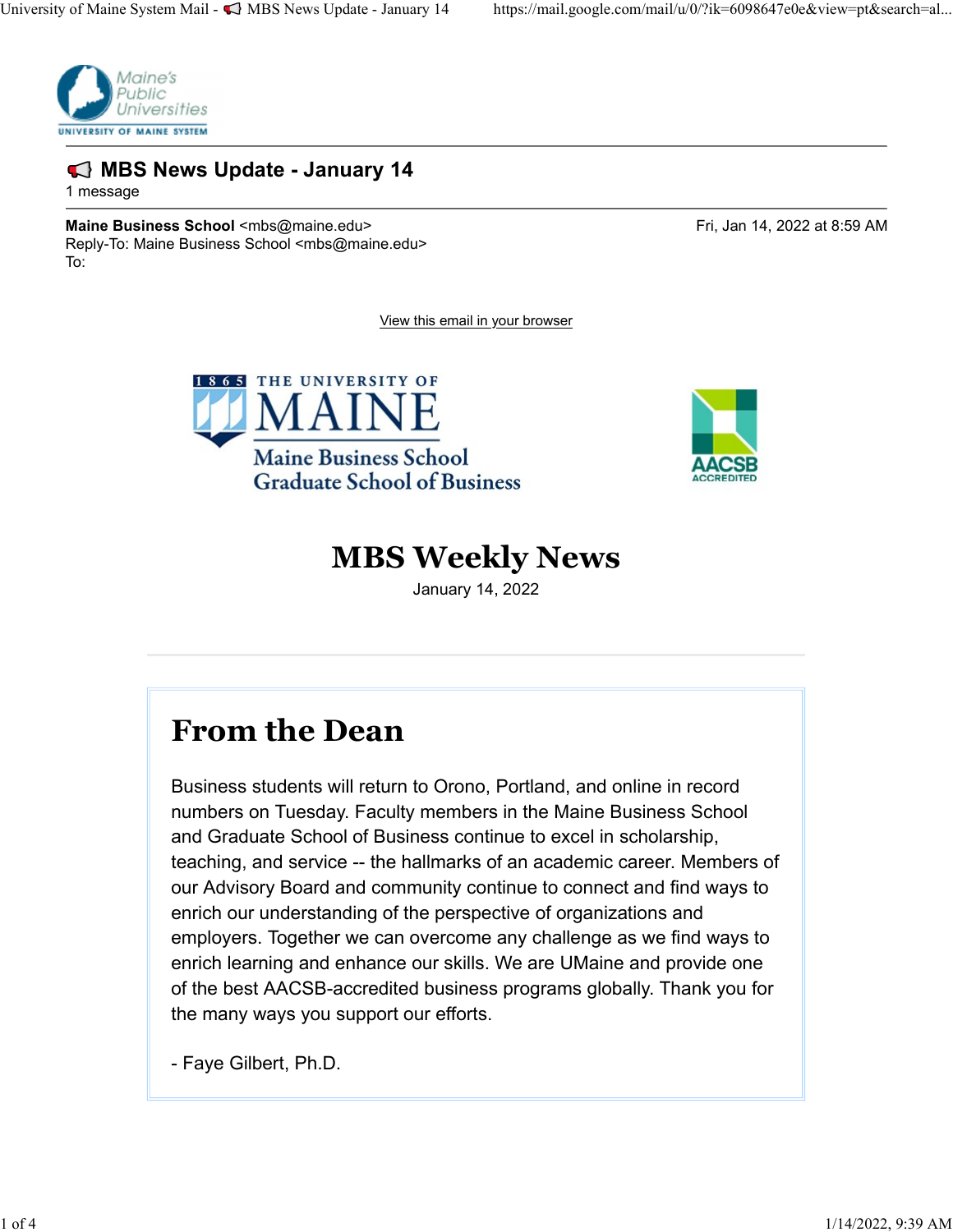# Publications

Stephen Jurich, Ph.D., Assistant Professor of Finance, is a co-author on an article that is forthcoming in the Journal of Economics and Business. In "Initiating contact in merger negotiations: Who leads and who follows?" Dr. Jurich examines the determinants of the managers' choice of negotiating procedure when firms merge.

Dr. Nadège Levallet has co-authored a paper that was recently accepted for publication in MIS Quarterly Executive. The paper is titled "Leveraging Digital Platforms for Strategic Advantage: Lessons Learned from Instacart."

Nadège Levallet, Ph.D. and Norm O'Reilly, Ph.D. are co-authors on an article that was recently accepted for publication by the International Journal of Sport Management and Marketing. The title of the article is "A dynamic capabilities view of the NBA and esports."

Norm O'Reilly, Ph.D., Dean of the Graduate School of Business, is included in the newly released Elsevier Encyclopedia for Sport Management. Dr. O'Reilly authored the section on sponsorship evaluation. From the publisher: This excellent resource contains 330 entries from 250 leading experts in sport management. The entries cover managerial, finance, marketing, technology, and organizational behavior topics and communication, legal, historical, sociological, and strategy topics related to the sports industry.

Dr. Norm O'Reilly shared his thoughts about the Evolution of Marketing in his newest opinion article in the Sports Business Journal. O'Reilly, along with longtime writing partner Rick Burton from Syracuse University, presents tantalizing thoughts about how sports industry professionals and sports scholars can work together to enhance the relatively new industry.

## Awards

Dr. Nadège Levallet co-authored a paper that was recently recognized with a TISR Innovative Research Approach Award from the "This IS research" podcast producers, Dr. Nick Berente and Dr. Jan Recker, two prominent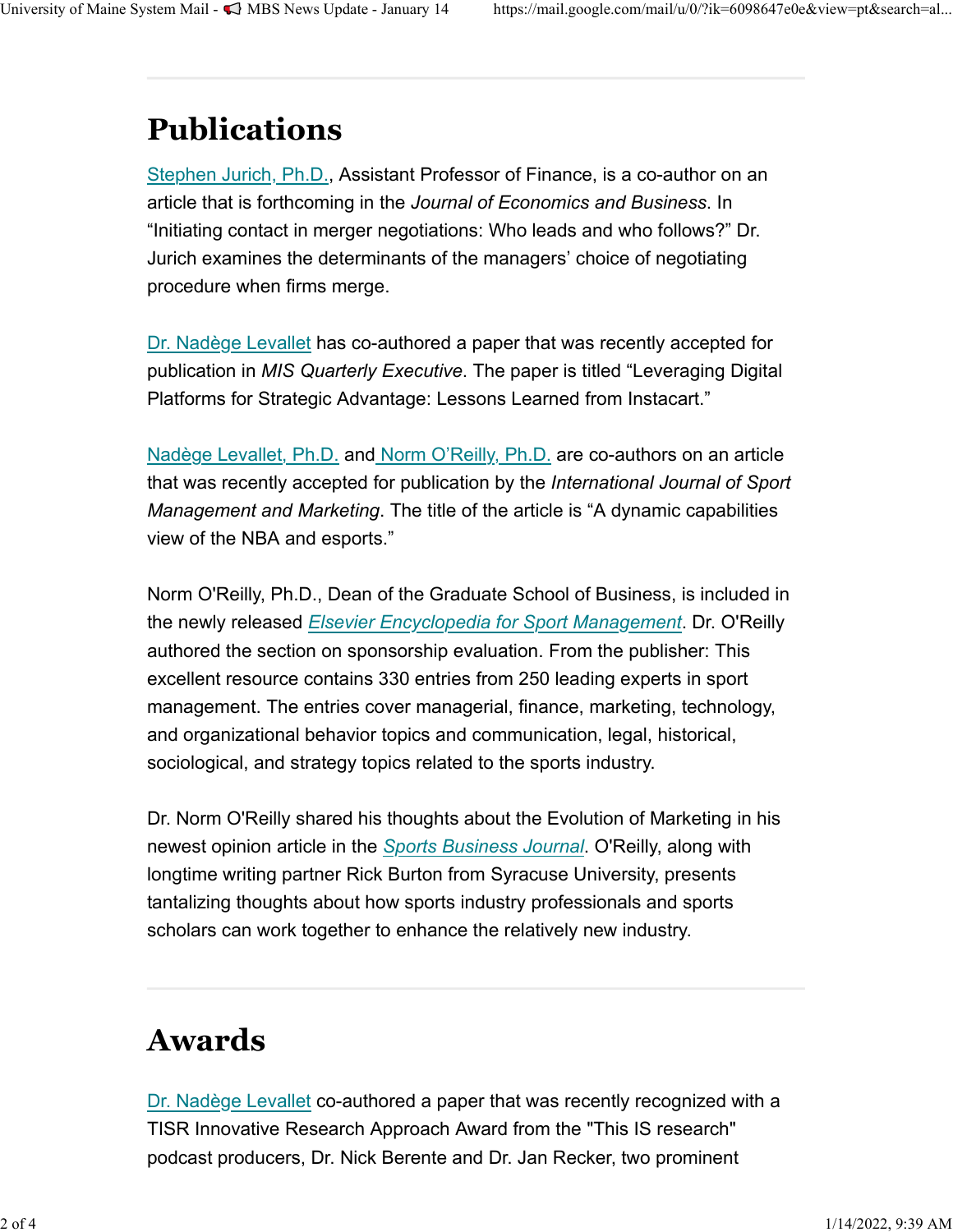information systems researchers. "Following the MAP (Methods, Approaches, Perspectives) in Information Systems Research" was published in 2021 in Information Systems Research. The award recognizes this paper as employing a particularly novel and clever method or approach to their research. University of Maine System Mail - «MBS News Update - January 14 https://mail.google.com/mail/u/0/?ik=6098647e0e&view=pt&search=al...<br>information systems researchers. "Following the MAP (Methods, Approaches,<br>Perspectives) i

# In the News

Dr. Jason Harkins recently spoke with the Bangor Daily News about the growing number of Maine companies being sold to national firms. Harkins said a consolidation trend in which larger organizations acquire local businesses can be seen in more established industries. "Once the market kind of matures and stabilizes, and the business model's pretty well-known, they tend to move toward a concentrated set of winners with a relatively high percentage of the market," he said.



# Presentations

On January 4th, Dr. Jason Harkins, Associate Dean for the Maine Business School and Graduate School of Business, spoke to the Bangor Rotary. He talked about trends and opportunities around entrepreneurship and start-ups in our region.